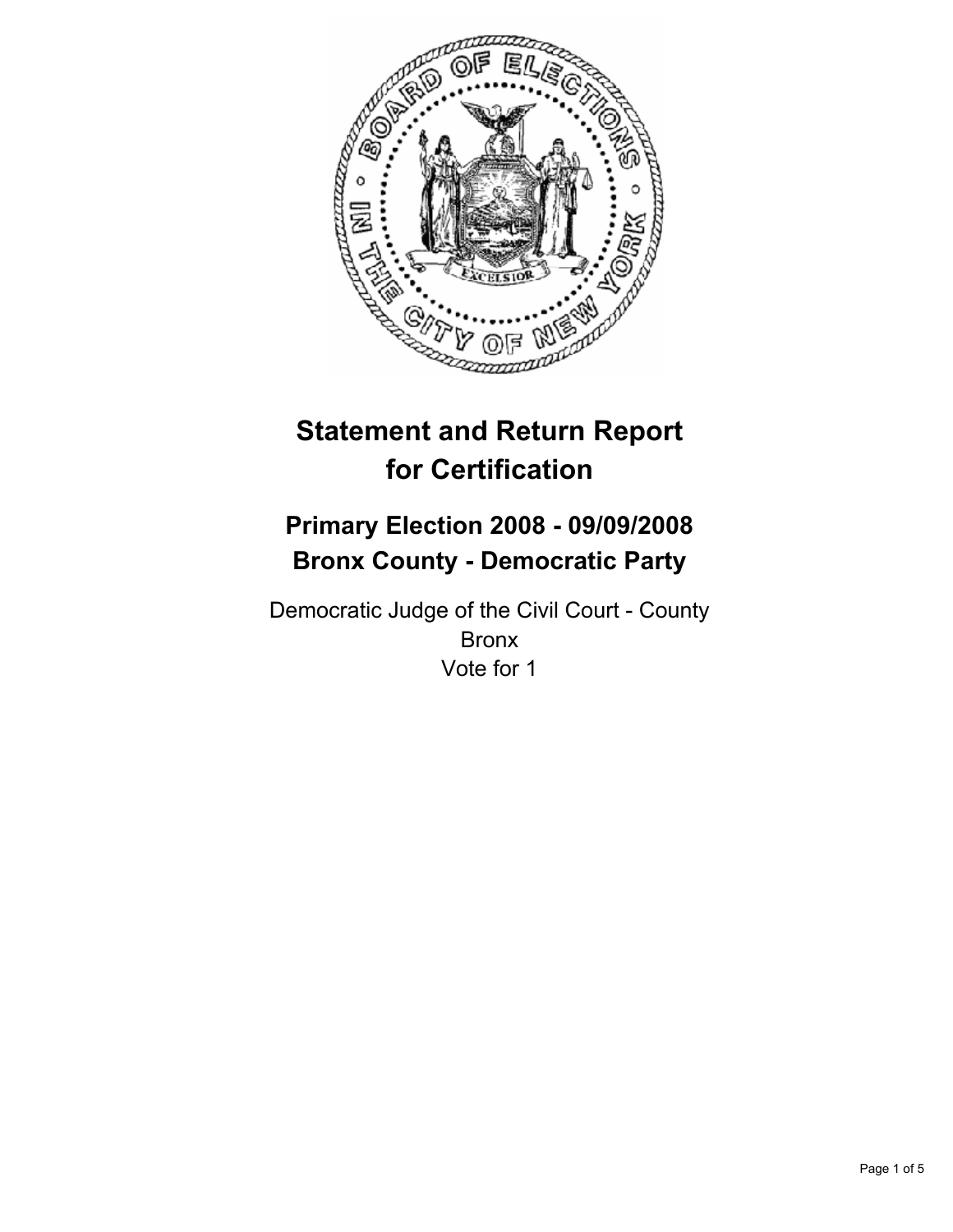

## **Assembly District 76**

| 15    |
|-------|
| 111   |
| 219   |
| 1,098 |
| 623   |
| 1,594 |
| 3,315 |
|       |

#### **Assembly District 77**

| ELIZABETH A TAYLOR<br><b>Total Votes</b> | 1,679<br>3,006 |
|------------------------------------------|----------------|
| <b>VERENA C POWELL</b>                   | 529            |
| <b>MARIA MATOS</b>                       | 798            |
| AFFIDAVIT                                | 268            |
| ABSENTEE/MILITARY                        | 133            |
| <b>EMERGENCY</b>                         | 12             |

## **Assembly District 78**

| <b>EMERGENCY</b>       | 2     |
|------------------------|-------|
| ABSENTEE/MILITARY      | 99    |
| AFFIDAVIT              | 204   |
| <b>MARIA MATOS</b>     | 1,057 |
| <b>VERENA C POWELL</b> | 450   |
| ELIZABETH A TAYLOR     | 840   |
| <b>Total Votes</b>     | 2,347 |

#### **Assembly District 79**

| <b>EMERGENCY</b>       | 19    |
|------------------------|-------|
| ABSENTEE/MILITARY      | 134   |
| AFFIDAVIT              | 291   |
| <b>MARIA MATOS</b>     | 1,179 |
| <b>VERENA C POWELL</b> | 1,011 |
| ELIZABETH A TAYLOR     | 2,068 |
| DIAZ (WRITE-IN)        |       |
| <b>Total Votes</b>     | 4,259 |

#### **Assembly District 80**

| <b>EMERGENCY</b>       | 19    |
|------------------------|-------|
| ABSENTEE/MILITARY      | 174   |
| AFFIDAVIT              | 259   |
| <b>MARIA MATOS</b>     | 828   |
| <b>VERENA C POWELL</b> | 404   |
| ELIZABETH A TAYLOR     | 1,326 |
| <b>Total Votes</b>     | 2,558 |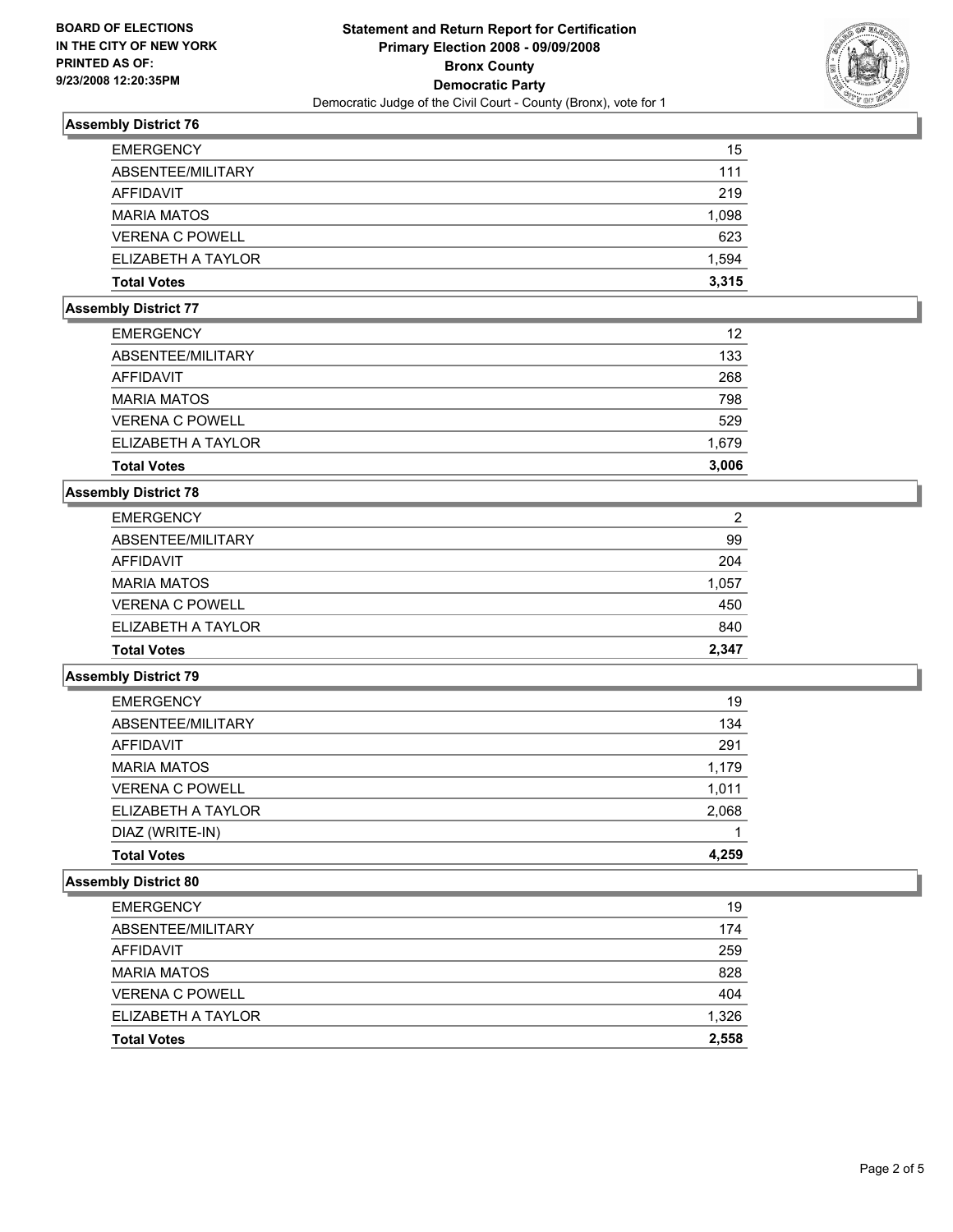

## **Assembly District 81**

| <b>EMERGENCY</b>       | 49    |
|------------------------|-------|
| ABSENTEE/MILITARY      | 289   |
| AFFIDAVIT              | 384   |
| <b>MARIA MATOS</b>     | 849   |
| <b>VERENA C POWELL</b> | 434   |
| ELIZABETH A TAYLOR     | 2,800 |
| <b>Total Votes</b>     | 4,083 |

#### **Assembly District 82**

| <b>EMERGENCY</b>       | 3     |
|------------------------|-------|
| ABSENTEE/MILITARY      | 335   |
| AFFIDAVIT              | 399   |
| <b>MARIA MATOS</b>     | 892   |
| <b>VERENA C POWELL</b> | 557   |
| ELIZABETH A TAYLOR     | 3,250 |
| ROSE HEMAL (WRITE-IN)  |       |
| <b>Total Votes</b>     | 4,700 |

## **Assembly District 83**

| <b>Total Votes</b>     | 4,940 |
|------------------------|-------|
| ELIZABETH A TAYLOR     | 3,475 |
| <b>VERENA C POWELL</b> | 858   |
| <b>MARIA MATOS</b>     | 607   |
| AFFIDAVIT              | 245   |
| ABSENTEE/MILITARY      | 225   |
| <b>EMERGENCY</b>       | 28    |

#### **Assembly District 84**

| <b>EMERGENCY</b>       | 45    |
|------------------------|-------|
| ABSENTEE/MILITARY      | 68    |
| AFFIDAVIT              | 146   |
| <b>MARIA MATOS</b>     | 1,460 |
| <b>VERENA C POWELL</b> | 542   |
| ELIZABETH A TAYLOR     | 1,108 |
| ANGEL VEGA (WRITE-IN)  |       |
| <b>Total Votes</b>     | 3,111 |

## **Assembly District 85**

| <b>EMERGENCY</b>       | 13    |
|------------------------|-------|
| ABSENTEE/MILITARY      | 98    |
| AFFIDAVIT              | 257   |
| <b>MARIA MATOS</b>     | 1,009 |
| <b>VERENA C POWELL</b> | 448   |
| ELIZABETH A TAYLOR     | 2,279 |
| <b>Total Votes</b>     | 3,736 |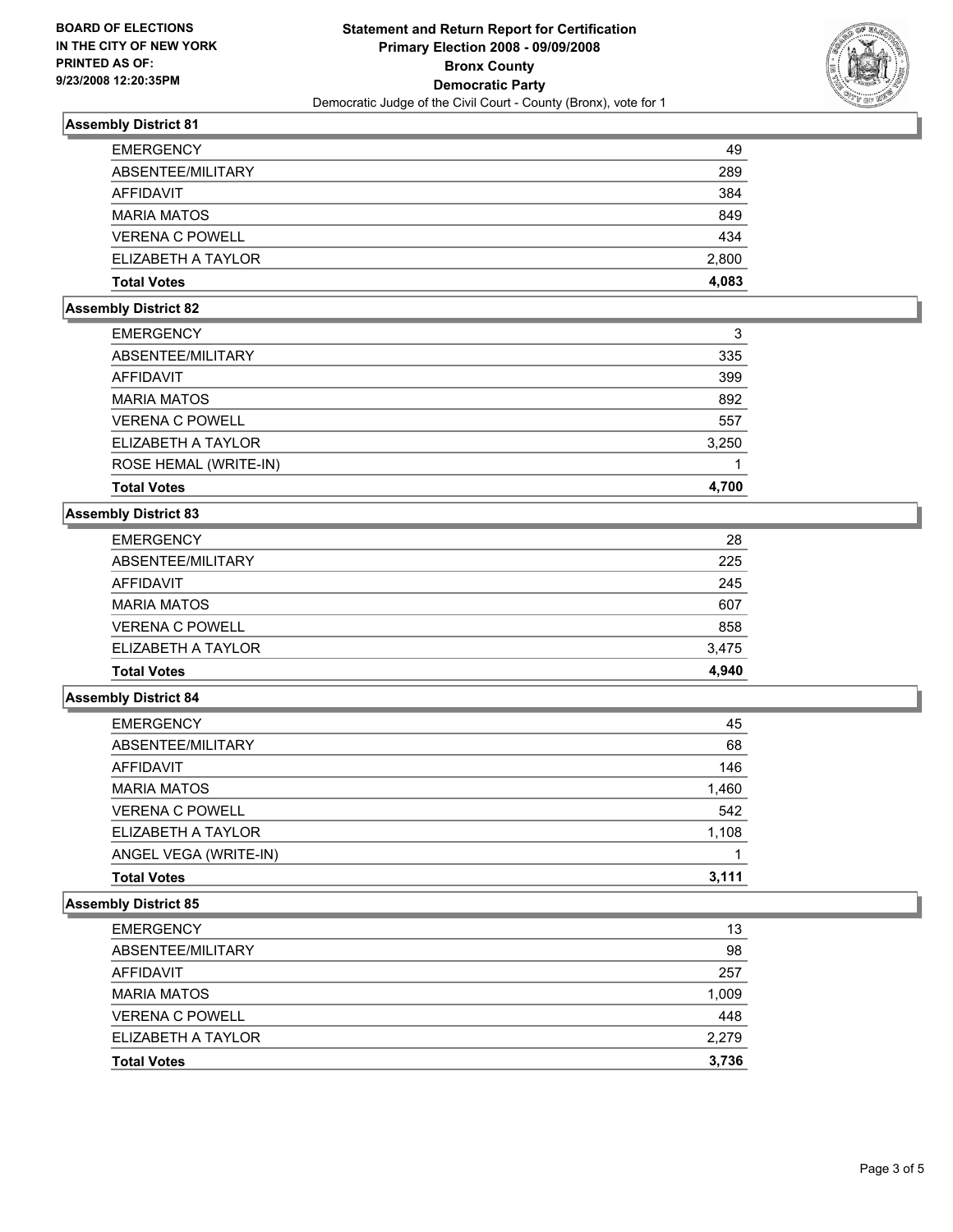

## **Assembly District 86**

| <b>EMERGENCY</b>       | 9     |
|------------------------|-------|
| ABSENTEE/MILITARY      | 74    |
| AFFIDAVIT              | 260   |
| <b>MARIA MATOS</b>     | 1,427 |
| <b>VERENA C POWELL</b> | 567   |
| ELIZABETH A TAYLOR     | 852   |
| <b>Total Votes</b>     | 2,846 |